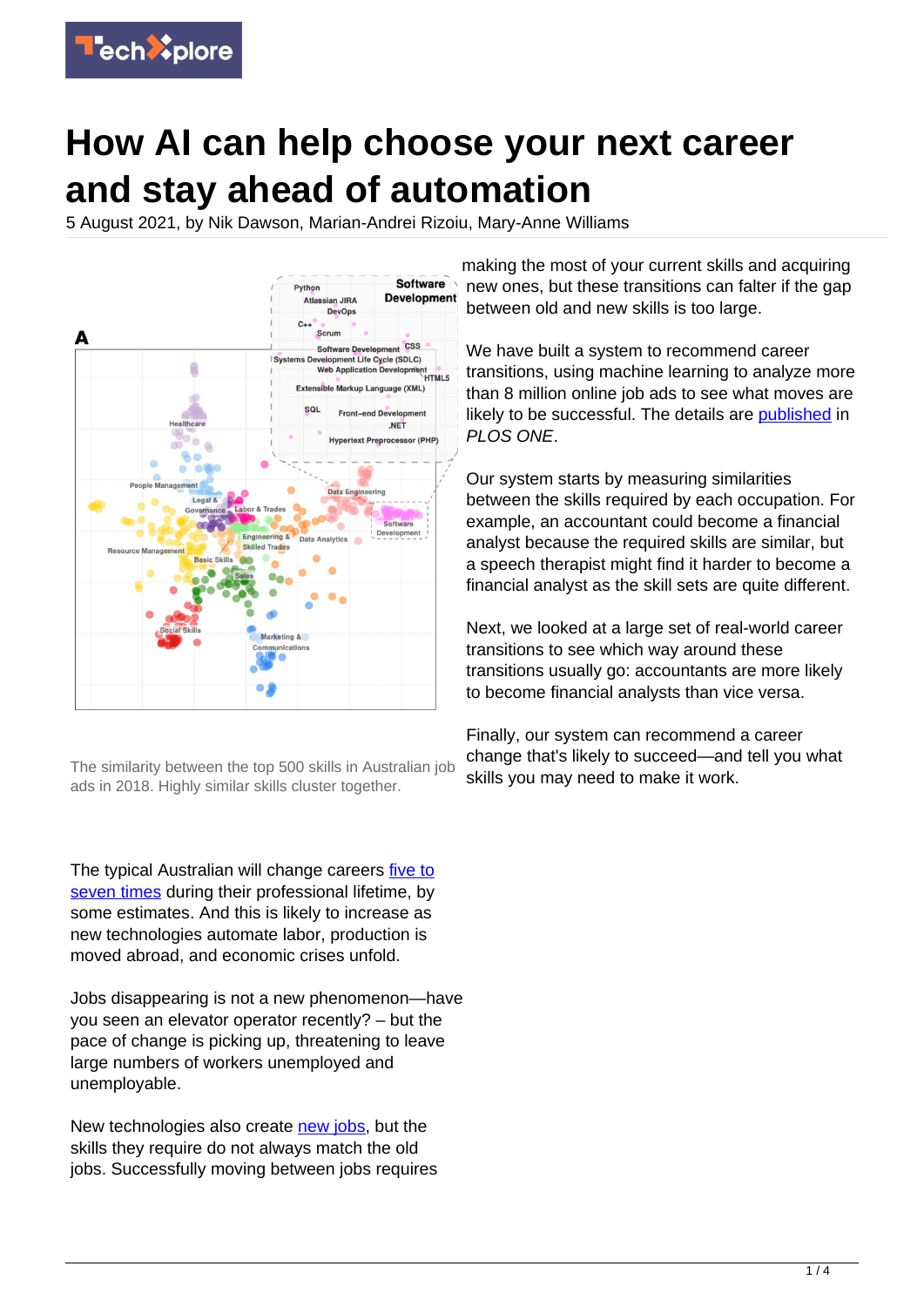



The similarity between occupations, coloured by technological automation risk.

## **Measure the similarity of occupations**

Our system uses a measure economists call "revealed comparative advantage" (RCA) to identify how important an individual skill is to a job, using online job ads from 2018. The map below visualizes the similarity of the top 500 skills. Each marker represents an individual skill, colored according to one of 13 clusters of highly similar skills.

Once we know how similar different skills are, we can estimate how similar different professions are based on the skills required. The figure below visualizes the similarity between Australian occupations in 2018.

Each marker shows an individual occupation, and the colors depict the risk each occupation faces from automation over the next two decades (blue shows low risk and red shows high risk). Visibly similar occupations are grouped closely together, with medical and highly skilled occupations facing the lowest automation risk.

#### **Mapping transitions**

We then took our measure of similarity between occupations and combined it with a range of other labor market variables, such as employment levels and education requirements, to build our job transition recommender system.

Our system uses machine learning techniques to "learn" from real job transitions in the past and predict job movements in the future. Not only does it achieve high levels of accuracy (76%), but it also accounts for asymmetries between job transitions. Performance is measured by how accurately the system predicts whether a transition occurred, when applied to historic job transitions.



**Keyboard Operators Accounting Clerks Recogning Cience**<br>Shelf Fillers<br>Bar Attendants and Baristas **Education Aides** Child Carers Psychologists<br>Life Scientists Ene Scientists<br>Finance Managers **ICT Business and Systems Analysts** Sales Representatives Sales Representatives<br>Technical Sales Representatives<br>Advertising, PR and Sales Managers Motor Vehicle and Parts Salespersons Human Resource Clerks Hotel and Motel Managers<br>Hotel and Motel Managers<br>Metal Fitters and Machinists **Motor Mechanics** Plumbere Truck Drivers<br>Crane, Hoist and Lift Operators Earthmoving Plant Operators<br>Garden and Nursery Laborers Crop Farm Workers

**Probability of Transition**  $\square$  Low  $\Box$  Medium  $\blacksquare$  High

A small piece of the transitions map, with 20 occupations. Transitions occur from columns to rows, and darker blue shades depict high transition probabilities. Author provided

The full transitions map is big and complicated, but you can see how it works below in a small version that only includes transitions between 20 occupations. In the map, the "source" occupation is shown on the horizontal axis and the "target" occupation on the vertical axis.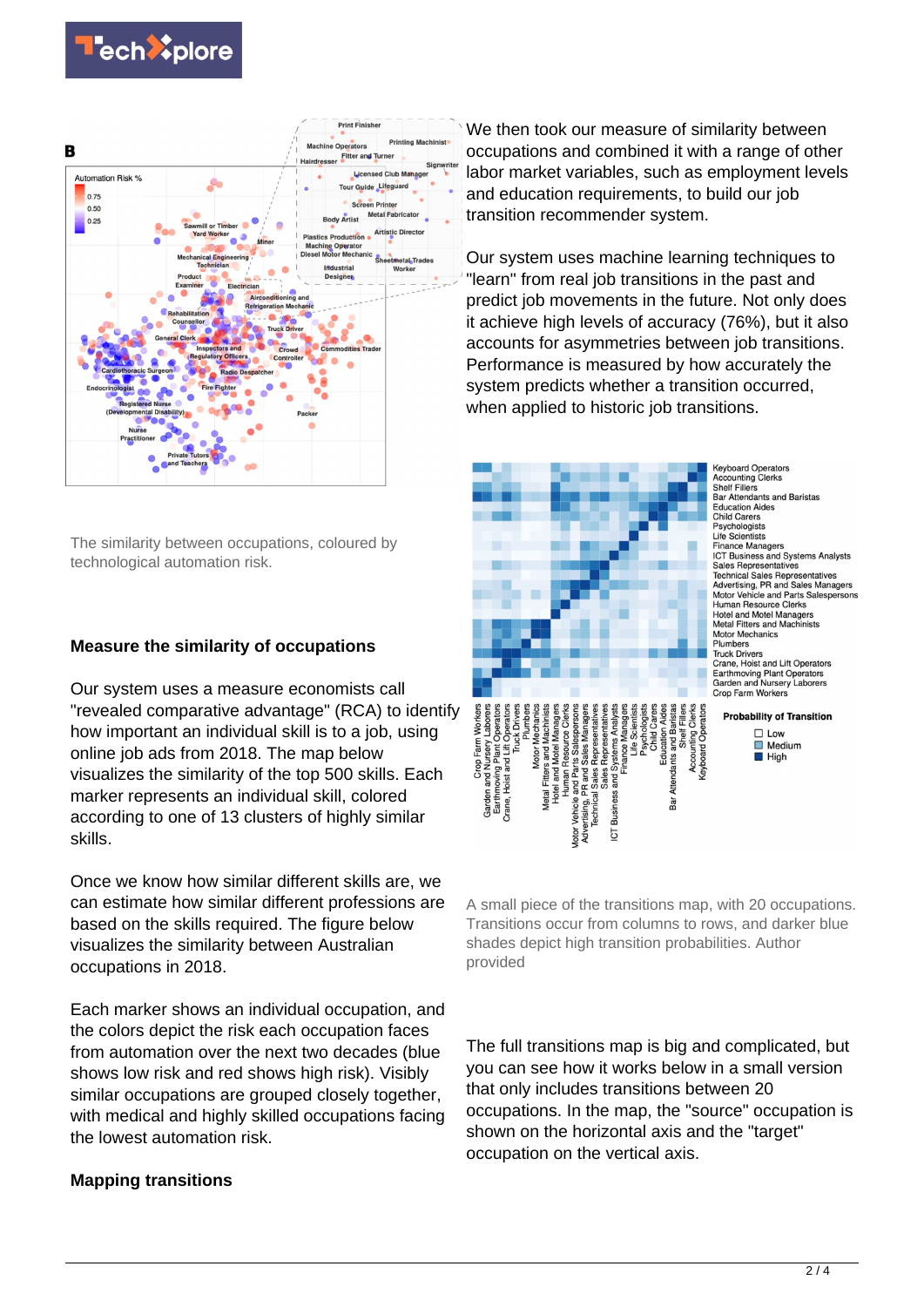

If you look at a given occupation at the bottom of the map, the column of squares shows the probability of moving from that occupation to the one listed at the right-hand side. The darker the square, the higher the probability of making the transition.

## **Artificial intelligence-powered job recommendations**

Sometimes a new career requires developing new skills, but which skills? Our system can help identify those. Let's take a look at how it works for "domestic cleaners," an occupation where employment has shrunk severely during COVID-19 in Australia.

First, we use the transitions map to see which occupations it is easiest for a domestic cleaner to transition to. The colors split occupations by their status during the COVID-19 crisis—blue occupations are "essential" jobs that can continue to operate during lockdown, and red are "non-essential."

We identify top recommended occupations, as seen on the right side of the flow diagram (bottom half of the image), sorted in descending order by transition probability. The width of each band in the diagram shows the number of openings available for each occupation. The segment colors represent whether the demand has increased or decreased compared with the same period of 2019 (pre-COVID).

The first six transition recommendations for are all "non-essential" services, which have unsurprisingly experienced decreased demand. However, the seventh is "aged and disabled carers," which is classified as "essential" and grew significantly in demand during the beginning of the COVID-19 period.

Since your prospects of finding work are better if you transition to an occupationin high demand, we select "aged and disabled carers" as the target occupation for this example.



New occupations and skills recommendations made by the Job Transitions Recommender System for 'Domestic Cleaners' – a 'non-essential' occupation that has experienced significant declines during the COVID-19 outbreak in Australia.

#### **What skills to develop for new occupations**

Our system can also recommend skills that workers need to develop to increase their chances of a successful transition. We argue that a worker should invest in developing the skills most important to their new profession and which are most different from the skills they currently have.

For a "domestic cleaner," the top-recommended skills needed to transition to "aged and disabled carer" are specialized patient care skills, such as "patient hygiene assistance."

On the other hand, there's less need to develop